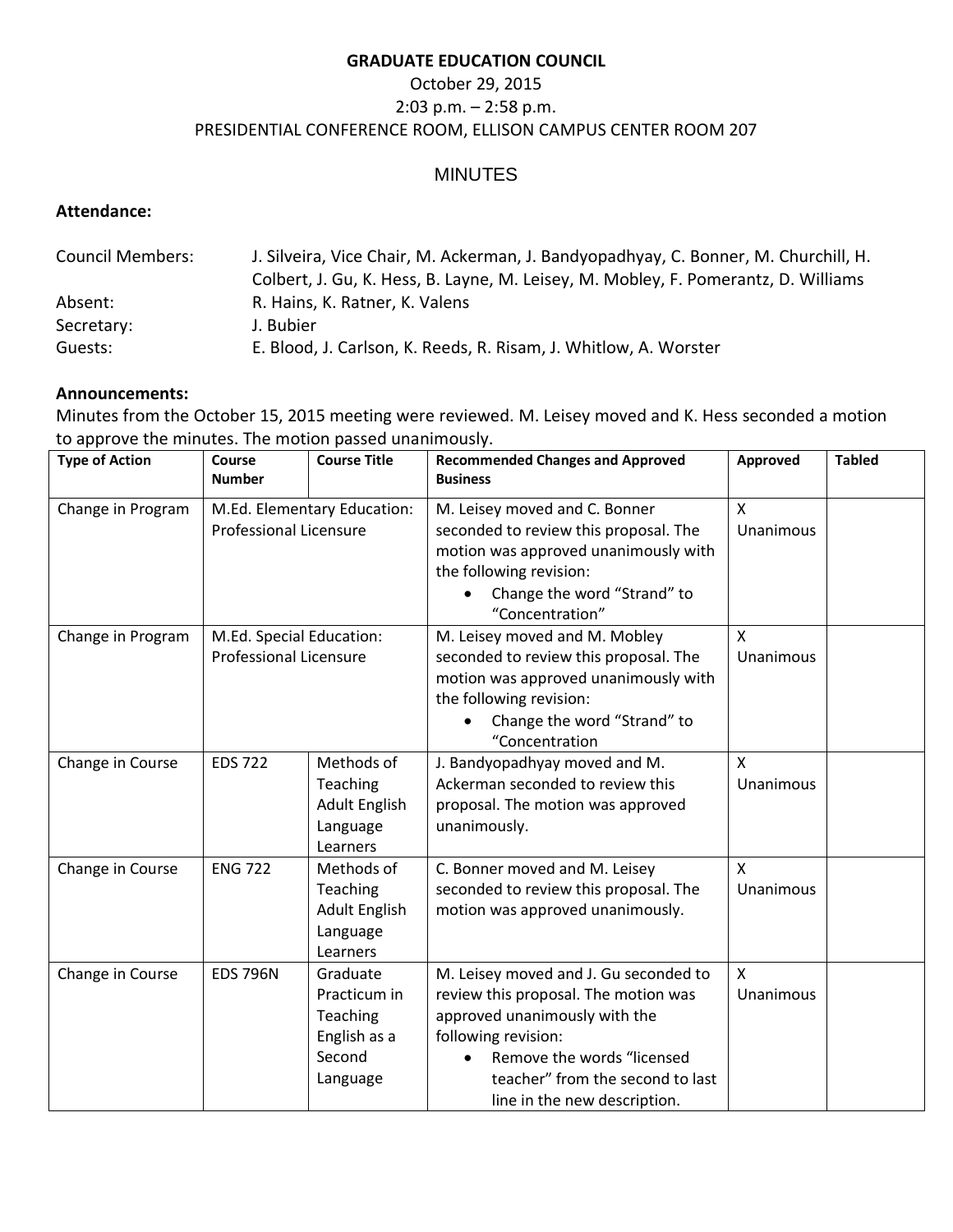| Change in Course  | <b>EDS 859</b>         | Teaching               | F. Pomerantz moved and M. Leisey        | $\mathsf{X}$ |  |
|-------------------|------------------------|------------------------|-----------------------------------------|--------------|--|
|                   |                        | Grammar to             | seconded to review these proposals. The | Unanimous    |  |
|                   |                        | English                | motion was approved unanimously.        |              |  |
|                   |                        | Language               |                                         |              |  |
|                   |                        | Learners               |                                         |              |  |
| Change in Course  | <b>ENG 859</b>         | Teaching               |                                         | X            |  |
|                   |                        | Grammar to             |                                         | Unanimous    |  |
|                   |                        | English                |                                         |              |  |
|                   |                        | Language               |                                         |              |  |
|                   |                        | Learners               |                                         |              |  |
| Change in Course  | <b>ENG 965</b>         | <b>MAT Capstone</b>    | J. Bandyopadhyay moved and M. Leisey    | X            |  |
|                   |                        | Experience,            | seconded to review this proposal. The   | Unanimous    |  |
|                   |                        | Part One:              | motion was approved unanimously.        |              |  |
|                   |                        | Theory and             |                                         |              |  |
|                   |                        | Research               |                                         |              |  |
| Change in Course  | <b>ENG 966</b>         | <b>MAT Capstone</b>    | M. Leisey moved and C. Bonner           | $\mathsf{x}$ |  |
|                   |                        | Experience,            | seconded to review this proposal. The   | Unanimous    |  |
|                   |                        | Part Two:              | motion was approved unanimously.        |              |  |
|                   |                        | Writing                |                                         |              |  |
|                   |                        | Project                |                                         |              |  |
| New Course        | <b>ENG 715</b>         | Topics in              | J. Bandyopadhyay moved and F.           | X            |  |
|                   |                        | <b>Digital Studies</b> | Pomerantz seconded to approve this      | Unanimous    |  |
|                   |                        |                        | proposal with the following revisions:  |              |  |
|                   |                        |                        | List the objectives next to the         |              |  |
|                   |                        |                        | assignments                             |              |  |
|                   |                        |                        | The motion was approved unanimously.    |              |  |
| New Course        | <b>ENG 879</b>         | Internship in          | C. Bonner moved and M. Leisey           | $\mathsf{X}$ |  |
|                   |                        | Digital                | seconded to approve this proposal with  | Unanimous    |  |
|                   |                        | <b>Humanities</b>      | the following revisions:                |              |  |
|                   |                        |                        | List the objectives next to the         |              |  |
|                   |                        |                        | assignments                             |              |  |
|                   |                        |                        | Add the number of hours to the          |              |  |
|                   |                        |                        | syllabus                                |              |  |
|                   |                        |                        | The motion was approved unanimously.    |              |  |
| Change in Program | Certificate in Digital |                        | M. Leisey moved and F. Pomerantz        | $\mathsf{X}$ |  |
|                   | <b>Humanities</b>      |                        | seconded to review this proposal. The   | Unanimous    |  |
|                   |                        |                        | motion was approved unanimously.        |              |  |
| Change in Program | M.S. Nursing           |                        | J. Gu moved and C. Bonner seconded to   | X            |  |
|                   |                        |                        | review this proposal. The motion was    | Unanimous    |  |
|                   |                        |                        | approved unanimously with the           |              |  |
|                   |                        |                        | following revision:                     |              |  |
|                   |                        |                        | Change the effective date to Fall       |              |  |
|                   |                        |                        | 2016                                    |              |  |
| Change in Program | Direct-Entry MSN       |                        | M. Leisey moved and J. Gu seconded to   | X            |  |
|                   |                        |                        | review this proposal. The motion was    | Unanimous    |  |
|                   |                        |                        | approved unanimously with the           |              |  |
|                   |                        |                        | following revision:                     |              |  |
|                   |                        |                        | Change the effective date to fall       |              |  |
|                   |                        |                        | 2016                                    |              |  |
| New Course        | <b>EDC 782</b>         | Methods of             | M. Leisey moved and M. Ackerman         | $\mathsf{X}$ |  |
|                   |                        | Teaching               | seconded to review these proposals. The | Unanimous    |  |
|                   |                        | Spanish I              | motion was approved unanimously with    |              |  |
| New Course        | <b>EDC 783</b>         | Methods of             | the following revision:                 | X            |  |
|                   |                        | Teaching               | Indicate the number of                  | Unanimous    |  |
|                   |                        | Spanish II             | prepracticum hours                      |              |  |